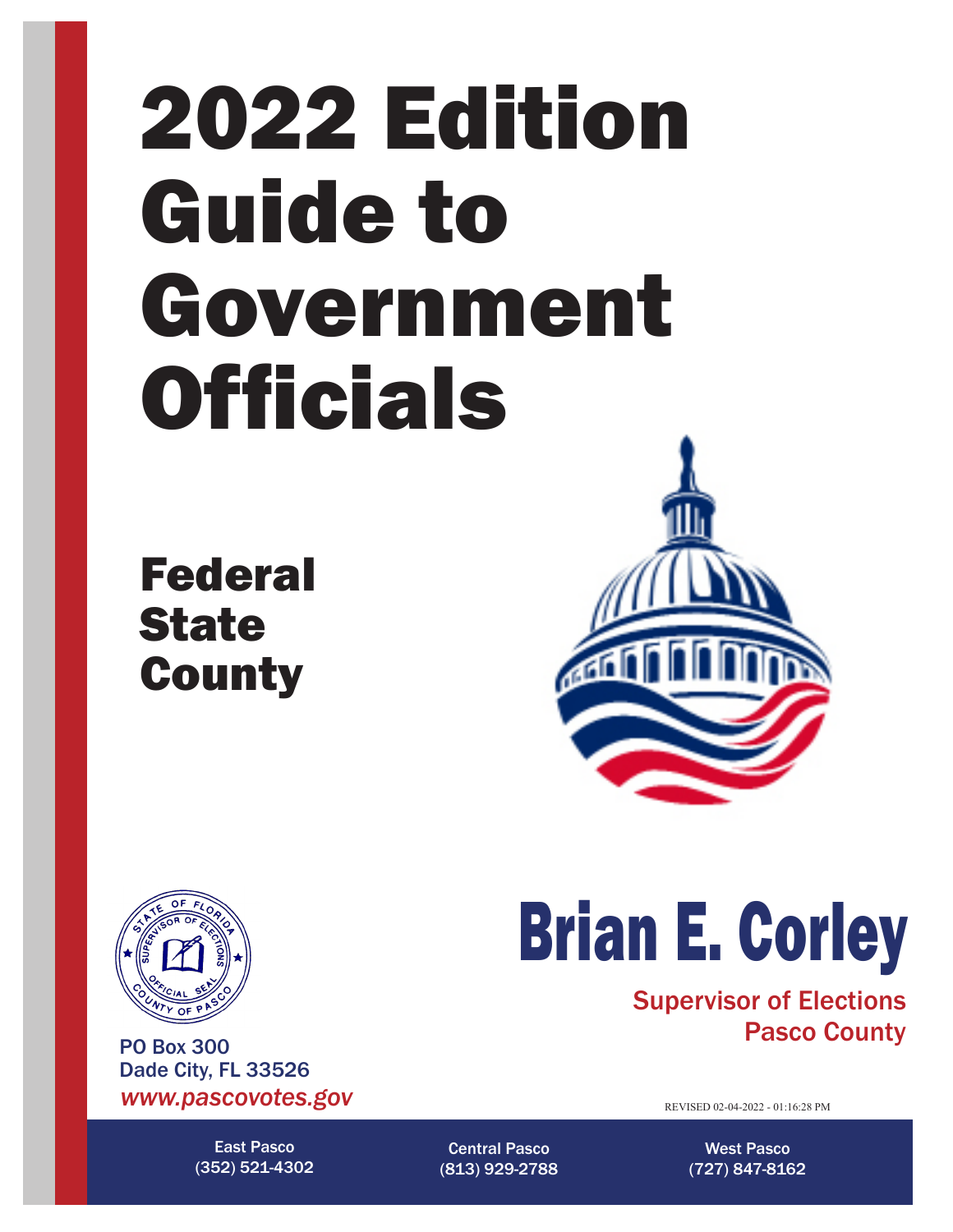# **UNITED STATES GOVERNMENT**

## **EXECUTIVE BRANCH**

#### **PRESIDENT - Joseph R. Biden (D)**

The White House 1600 Pennsylvania Avenue NW 202-456-1414 Washington, DC 20500 www.whitehouse.gov

## **VICE-PRESIDENT - Kamala Harris (D)**

The White House Office of the Vice President 202-456-1414 Washington, DC 20501 www.whitehouse.gov

#### **SECRETARY OF STATE**

2201 C Street NW 206-647-4000 Washington, DC 20520 www.state.gov

#### **SECRETARY OF TREASURY**

1500 Pennsylvania Avenue NW 202-622-2000 Washington, DC 20220 www.treasury.gov

#### **SECRETARY OF DEFENSE**

1400 Defense Pentagon 703-571-3343 Washington, DC 20301 www.defense.gov

**ATTORNEY GENERAL** 

U.S. Department of Justice 950 Pennsylvania Avenue NW 202-514-2000 Washington, DC 20530 www.justice.gov

#### **SECRETARY OF INTERIOR**  1849 C Street NW 202-208-3100

Washington, DC 20240 www.doi.gov

#### **SECRETARY OF AGRICULTURE**

Whitten Building 1400 Independence Avenue SW 202-720-2791 Washington, DC 20250 www.usda.gov

**SECRETARY OF COMMERCE**

1401 Constitution Avenue NW 202-482-2000 Washington, DC 20230 www.commerce.gov

#### **SECRETARY OF LABOR**

200 Constitution Avenue NW 866-487-2365 Washington, DC 20210 www.dol.gov

#### **SECRETARY OF HEALTH & HUMAN SERVICES**

200 Independence Avenue SW 877-696-6775 Washington, DC 20201 www.hhs.gov

#### **SECRETARY OF HOUSING AND URBAN DEVELOPMENT**

451 7th Street SW 202-708-1112 Washington, DC 20410 www.hud.gov

## **SECRETARY OF TRANSPORTATION**<br>1200 New Jersey Avenue SE 855-368-4200

1200 New Jersey Avenue SE Washington, DC 20590 www.dot.gov

#### **SECRETARY OF ENERGY**

1000 Independence Avenue SW 202-586-5000 Washington, DC 20585 www.energy.gov

#### **SECRETARY OF EDUCATION**

400 Maryland Avenue SW 800-872-5327 Washington, DC 20202 www.ed.gov

## **SECRETARY OF VETERANS AFFAIRS**<br>810 Vermont Avenue NW 800-698-2411

810 Vermont Avenue NW Washington, DC 20420 www.va.gov

# **SECRETARY OF HOMELAND SECURITY**<br>Department of Homeland Security 202-282-8000

Department of Homeland Security Washington, DC 20528 www.dhs.gov

#### **JUDICIAL BRANCH SUPREME COURT JUSTICES**

#### **CHIEF JUSTICE JUSTICES**

**John G. Roberts Jr. Clarence Thomas**<br>
U. S. Supreme Court Building Stephen G. Breyer U. S. Supreme Court Building Stephen G. Breyer<br>One First Street NE Samuel A. Alito, Jr. One First Street NE<br>
Washington, DC 20543<br>
Sonia Sotomayor Washington, DC 20543 Sonia Sotomayor 202-479-3000 Elena Kagan www.supremecourt.gov

 Brett M. Kavanaugh Amy Coney Barrett

#### **LEGISLATIVE BRANCH**

#### **UNITED STATES SENATORS- 6-yr term**

**Marco Rubio (R)** 501 E. Polk Street 284 Russell Senate Office Building Suite 601 Washington, DC 20510 Tampa, FL 33602<br>202-224-3041 813-947-6288 202-224-3041 813-947-6288 www.rubio.senate.gov

**Rick Scott (R)** 801 North Florida Avenue 502 Hart Senate Office Building Suite 421 Washington, DC 20510<br>202-224-5274 813-225-7040 www.rickscott.senate.gov

813-225-7040

#### **MEMBER, HOUSE OF REPRESENTATIVES- 2-yr term**

#### **TWELFTH CONGRESSIONAL DISTRICT**

**Gus M. Bilirakis (R)**  2354 Rayburn HOB 8731 Citizens Dr.<br>Washington, DC 20515 8uite 135 Washington, DC 20515<br>202-225-5755 bilirakis.house.gov

New Port Richey, FL 34654<br>727-232-2921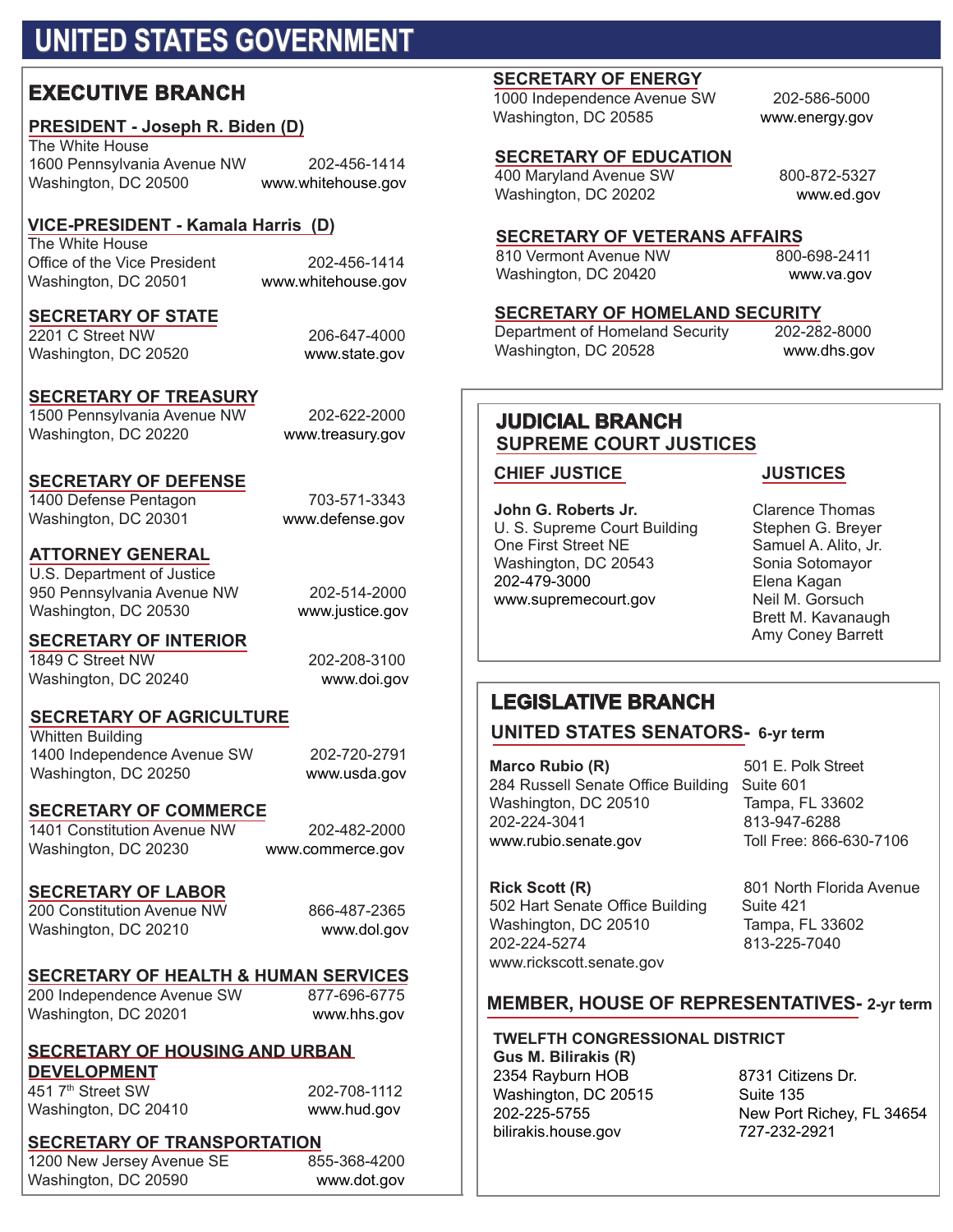## **FLORIDA STATE GOVERNMENT**

## **GOVERNOR - Ron DeSantis (R)**<br>The Capitol 850 **EXECUTIVE BRANCH - 4-yr term**

400 South Monroe St www.flgov.com Tallahassee, FL 32399

The Capitol 850-717-9337

## **LIEUTENANT GOVERNOR - Jeanette Nuñez (R)**

400 South Monore St

## Tallahassee, FL 32399 www.flgov.com

**ATTORNEY GENERAL - Ashley Moody (R)**  The Capitol PL-01

Tallahassee, FL 32399 www.myfloridalegal.com

#### **DEPARTMENT OF AGRICULTURE AND CONSUMER**

**SERVICES - Nicole "Nikki" Fried (D)**<br>The Capitol PL-10 800-435-7352 The Capitol PL-10 Tallahassee, FL 32399 fdacs.gov

## **CHIEF FINANCIAL OFFICER - Jimmy Patronis (R)**

200 East Gaines Street Tallahassee, FL 32399 www.myfloridacfo.com

### **MEMBERS, PUBLIC SERVICE COMMISSION**

www.floridapsc.com **Andrew Giles Fay, Chairman Gary F. Clark Mike LaRosa**<br>850-413-6044

2540 Shumard Oak Boulevard **Toll Free Number** Tallahassee, FL 32399

850-413-6038<br>Art Graham 850-413-6040 **Gabriella Passidomo** 850-413-6042<br>**Toll Free Number** 

## **LEGISLATIVE BRANCH -**

**Senate 4-yr term**

#### **Senator, District 10 - Wilton Simpson (R)**

409 The Capitol **District Office:** Tallahassee, FL 32399<br>850-487-5010 simpson.wilton.web@flsenate.gov

4076 Commercial Way<br>Spring Hill, FL 34606 352-688-5077

#### **Senator, District 16 - Ed Hooper (R)**

302 Senate Building **District Office:** Tallahassee, FL 32399 Palm Harbor, FL 34685 hooper.ed.web@flsenate.gov

404 South Monroe Street 3450 East Lake Road, Suite 305 850-487-5016 727-771-2102

#### **Senator, District 20 - Danny Burgess (R)**

308 Senate Building **District Office:** 404 South Monroe Street<br>Tallahassee. FL 32399 Tallahassee, FL 32399 Zephyrhills, FL 33542 burgess.danny.web@flsenate.gov

#### **Representative, District 36 - Amber Mariano (R)**

308 House Office Building **District Office** 402 South Monroe Street Tallahassee, FL 32399 Hudson, FL 34667 850-717-5036 727-861-4806 amber.mariano@myfloridahouse.gov

813-779-7059

## **Representative, District 37 - Ardian Zika (R)**

319 The Capitol **District Office:** Tallahassee, FL 32399<br>850-717-5037 ardian.zika@myfloridahouse.gov

20430 Gator Ln. Bldg. 4<br>Land O Lakes, FL 34638 813-929-1001

#### **SUPREME COURT JUSTICES JUDICIAL BRANCH**

#### www.floridasupremecourt.org/justices

**Chief Justice Chief School School School School School School School School School School School School School**<br>Charles T. Canady Charles T. Canady Charles T. Canady Building The Ricky Polston<br>Torida Supreme Court Building Building Building Buildings Florida Supreme Court Building *Jorge Labarga*<br>500 South Duval St **Building** C. Alan Lawson 500 South Duval St C. Alan Lawson<br>Tallahassee. FL 32399 Carlos Muñiz Tallahassee, FL 32399<br>850-488-0125

#### **DISTRICT COURT OF APPEAL**

#### **Judges, Second Appellate District**

District Court of Appeal Building Mailing Address: 811 E. Main Street PO BOX 327 863-940-6060 2dca.org/judges

#### **JUDGES**

Robert Morris, Chief Stevan T. Northcutt Darryl C. Casanueva Morris Silberman Patricia J. Kelly Craig C. Villanti Edward C. LaRose Nelly Khouzam Anthony K. Black

#### **SIXTH JUDICIAL CIRCUIT**

Robert D. Sumner Judical Center West Pasco Judicial Center 38053 Live Oak Avenue 7530 Little Rd Dade City, FL 33523 New Port Richey, FL 34654 www.jud6.org

#### **Circuit Court Judges:**

Anthony Rondolino, Chief 727-582-7272

## **East Pasco: Area Code (352)**

Linda H. Babb 521-4404<br>Susan G. Barthle 521-4414 Susan G. Barthle 521-4414<br>Fyan Frayman 521-4370 Evan Frayman 521-4370<br>Gregory G. Groger 521-4390 Gregory G. Groger Kemba Johnson Lewis 521-4262 Alicia Polk 518-4030

**Public Defender: Sara Mollo** *www.flpd6.org***<br>East Pasco: 352-521-4388 <b>West Pasco:** 7

**State Attorney: Bruce Bartlett** www.sao6.org

John D. Couriel Jamie R. Grosshans

Lakeland, FL 33802

Daniel H. Sleet Matthew C. Lucas Susan H. Rothstein-Youakim J. Andrew Atkinson Andrea Teves Smith John K. Stargel Suzanne Labrit

**West Pasco: Area Code (727)** Kimberly Sharpe Byrd 847-8092<br>Kim Campbell 815-7130 Kim Campbell 815-7130<br>Shawn Crane 847-8180 Shawn Crane 847-8180<br>Daniel Diskev 847-8059 Daniel Diskey 847-8059 Mary Handsel 847-8922 Declan Mansfield 847-8172<br>Joshua Riba 815-7174 Joshua Riba 815-7174 James Stearns 847-8095<br>Lauralee G. Westine 815-7058 Lauralee G. Westine

**East Pasco:** 352-521-4388 **West Pasco:** 727-847-8158

**East Pasco:** 352-521-4333 **West Pasco:** 727-847-8158

#### **Representative, District 38 - Randy Maggard (R)**

1102 The Capitol **District Office:** 402 South Monroe Street 35358 State Road 54<br>Tallahassee, FL 32399 2ephyrhills, FL 33541 Tallahassee, FL 32399 Zephyrhills, FL 32399 Zephyrhills, FL 33541<br>850-717-5038 313-780-0667 850-717-5038 randy.maggard@myfloridahouse.gov